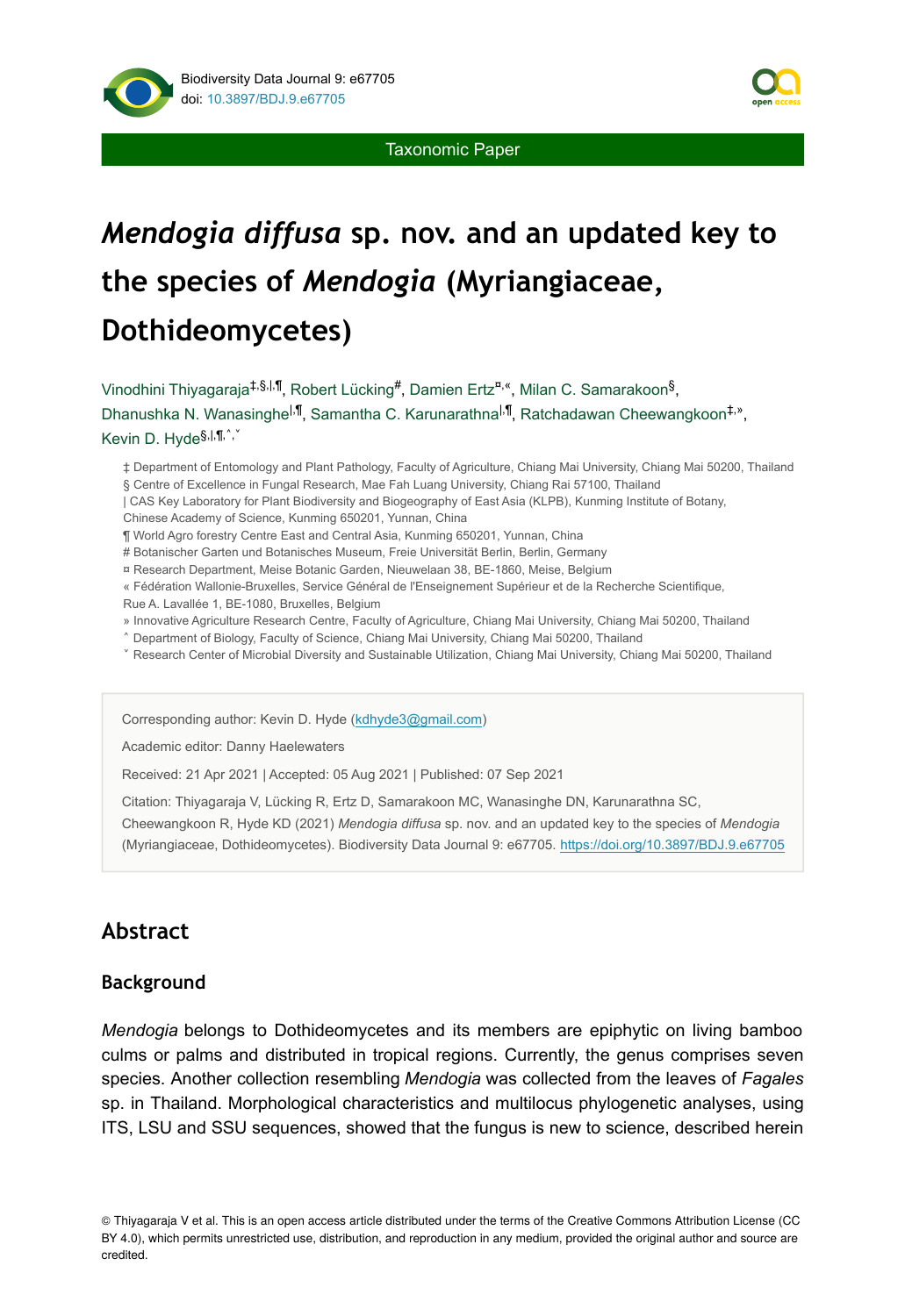as *Mendogia diffusa*. *Mendogia diffusa* is characterised by apothecial ascostromata, a carbonised epithecium, dark brown setae on the ascostromatal surface, hyaline paraphysoids, ovoid to clavate asci and oblong to elliptical, muriform ascospores. The fungus has a dark pigmented surface and is occasionally facultatively associated with patches of green algae, but not actually lichenised. Instead, the fungus penetrates the upper leaf surface, forming dark pigmented isodiametric cells below the epidermis.

### **New information**

Re-examination of specimens of *M. chiangraiensis*, *M. macrostroma* and *M. yunnanensis* revealed the absence of algal associations. The status of *Mendogia philippinensis* (= *M. calami*) and *M. bambusina* (= *Uleopeltis bambusina*) was established, based on morphological comparisons and previous studies. Comprehensive morphological descriptions with phylogenetic analyses support *M. diffusa* as a novel species in *Myriangiaceae*. An updated key to the known species of the genus is also provided.

### **Keywords**

one new species, morphology, multilocus phylogeny, saprotroph, taxonomy

## **Introduction**

Dothideomycetes is the largest class in Ascomycota, comprising 19,000 species, including saprotrophs, pathogens, endophytes, epiphytes, fungicolous, lichenised and lichenicolous taxa ([Hyde et al. 2013,](#page-14-0) [Hongsanan et al. 2020\)](#page-13-0). *Myriangiales* was introduced by [Starbäck](#page-15-0) [\(1899\)](#page-15-0), based on species producing crustose ascostromata and muriform ascospores in the Dothideomycetes ([Hyde et al. 2013](#page-14-0)). These species occur as pathogens, saprobes or epiphytes on bark, leaves and branches of plants [\(Dissanayake et al. 2014](#page-13-1), [Jayawardena](#page-14-1) [et al. 2014](#page-14-1)), while some are rock-inhabiting [\(Ruibal et al. 2009](#page-15-1)). [Kirk et al. \(2008\)](#page-14-2) included *Cookellaceae*, *Elsinoaceae* and *Myriangiaceae* in *Myriangiales*. Based on molecular phylogenetic studies, [Lumbsch and Huhndorf \(2010\)](#page-14-3) accepted only *Elsinoaceae* and *Myriangiaceae* within *Myriangiales*, whereas *Cookellaceae* was treated as Dothideomycetes *incertae sedis*. This classification was accepted in subsequent studies [\(Hyde et al. 2013,](#page-14-0) [Dissanayake et al. 2014,](#page-13-1) [Jayawardena et al. 2014](#page-14-1), [Wijayawardene et al.](#page-15-2) [2014](#page-15-2) [Dai et al. 2017,](#page-13-2) [Wijayawardene et al. 2017,](#page-15-3) [Wijayawardene et al. 2018,](#page-16-0) [Hongsanan](#page-13-0) [et al. 2020](#page-13-0), [Jiang et al. 2020,](#page-14-4) [Wijayawardene et al. 2020\)](#page-16-1). *Myriangiaceae* is a poorly known family ([Dissanayake et al. 2014](#page-13-1)) and comprises 11 genera. These are *Anhellia*, *Ascostratum*, *Butleria*, *Dictyocyclus*, *Eurytheca*, *Hemimyriangium*, *Mendogia*, *Micularia*, *Myriangium*, *Uleomyces* and *Zukaliopsis* ([Hongsanan et al. 2020,](#page-13-0) [Wijayawardene et al.](#page-16-1) [2020](#page-16-1)). Members in *Myriangiaceae* occur mainly in tropical and sub-tropical areas ([Boedijn](#page-13-3) [1961](#page-13-3), [Barr 1979\)](#page-13-4).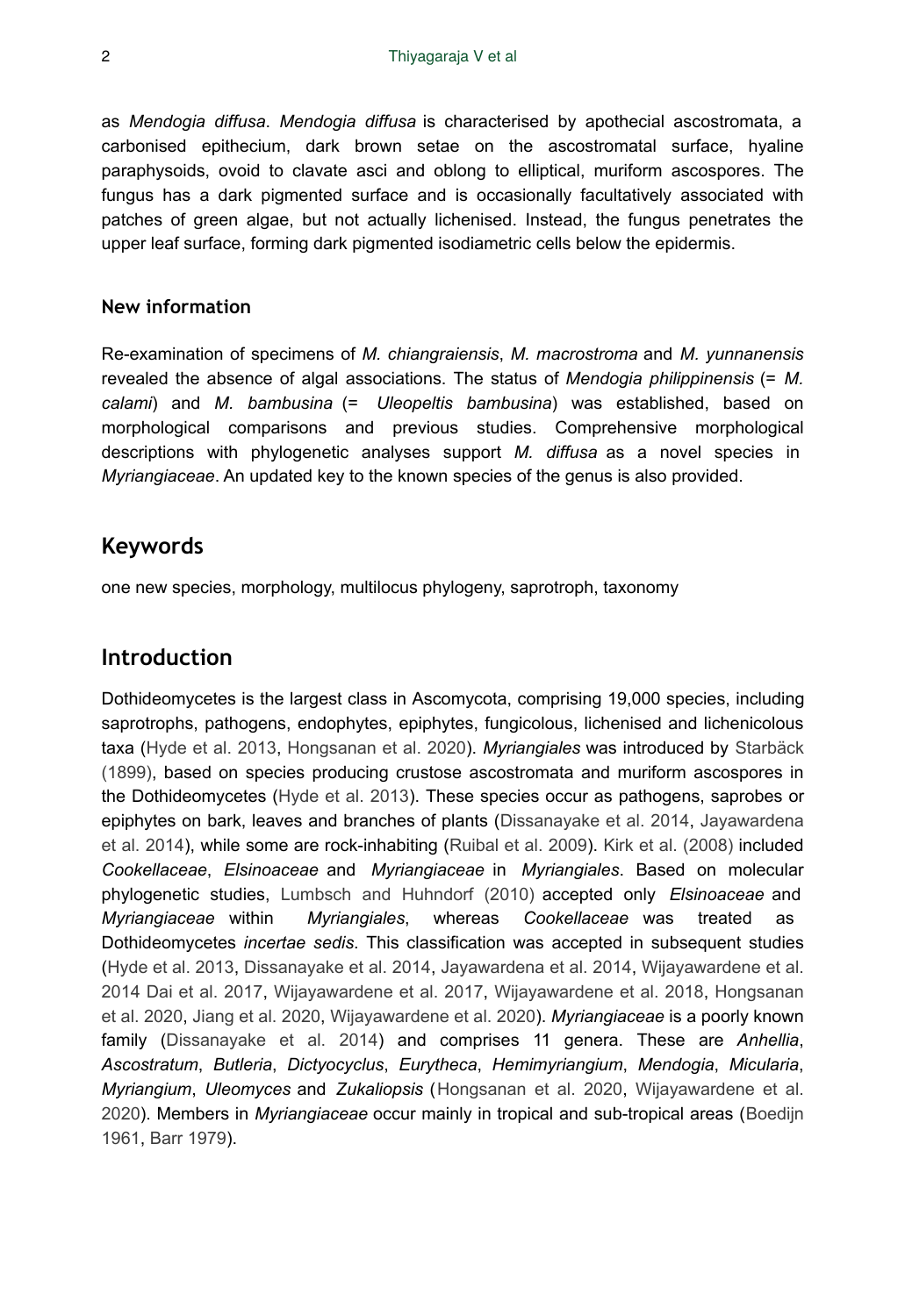*Mendogia* was introduced by [Raciborski \(1900\)](#page-15-4), based on the single species *M. bambusina* collected on bamboo in Indonesia. This genus was, for some time, placed in *Schizothyriaceae* ([von Arx and Müller 1975\)](#page-15-5). However, [Dai et al. \(2017\)](#page-13-2) provided the first molecular data for *M. macrostroma* and transferred this genus to *Myriangiaceae*, based on morphological and phylogenetic analyses. Seven species are currently recognised within this genus ([Jiang et al. 2020](#page-14-4)). They are characterised by small to large, black, flattened, solitary to scattered, superficial ascostromata with a centrally raised area, subglobose to clavate, bitunicate, (6–)8(–10)-spored asci with a distinct ocular chamber and elliptical, muriform, hyaline ascospores [\(Jiang et al. 2020\)](#page-14-4). The species of *Mendogia*, thus far known, are exclusively epiphytic on living bamboo culms or palms and are found in Brazil, China, Indonesia, Philippines and Thailand [\(Raciborski 1900](#page-15-4), [Hennings 1904,](#page-13-5) [von Arx and](#page-15-5) [Müller 1975,](#page-15-5) [Dai et al. 2017](#page-13-2)). *Mendogia* is distinguished from other genera of this family by its larger ascostromata, thick peridium, carbonaceous outer cells, pseudoparenchymatous inner cells and muriform ascospores [\(Phookamsak et al. 2016](#page-15-6)).

This study introduces a new species of *Mendogia* that appeared unusual due to its growth on leaves and its occasional, facultative association with patches of green algae. We conducted a detailed investigation to resolve the identity of our newly-collected material, including morphological and chemical assessments. The phylogenetic position of the taxon was investigated, based on Maximum Likelihood and Bayesian analyses of combined ITS, LSU and SSU sequences. We further re-examined herbarium collections of *Mendogia chiangraiensis*, *M. macrostroma* and *M. yunnanensis* to test potential associations with algae. Additionally, morphological comparisons between closely-related taxa have led to reclassify several species in *Mendogia* (*M. philippinensis* (= *M. calami*) and *M. bambusina* (= *Uleopeltis bambusina*)). We, therefore, provided an updated key to the genus.

# **Materials and methods**

### **Morphological analysis**

The fungal material was collected in Phayao, Thailand. Herbarium specimens of *Mendogia chiangraiensis*, *M. macrostroma* and *M. yunnanensis* were loaned from Mae Fah Luang University Herbarium (MFLU), Chiang Rai, Thailand. Fungal structures on the substrate were observed with a stereomicroscope and micro-morphological features were examined and photographed using a Nikon Eclipse E600 fluorescence microscope with a Canon 750D digital camera. Hand sections of the ascomata were mounted in water, 5% potassium hydroxide (KOH), 5% Lugol's solution and Trypan blue. All microscopic measurements were measured in water and images were made with Tarosoft Image Frame Work (0.9.0.7) and processed with Adobe Photoshop CS6 Extended 10.0 software (Adobe Systems, San Jose, CA, USA). The newly-proposed synonymies were established, based on revision of available data from previous studies. The holotype specimen of *M. diffusa* was deposited in the Mae Fah Luang University (MFLU) Herbarium, Chiang Rai, Thailand.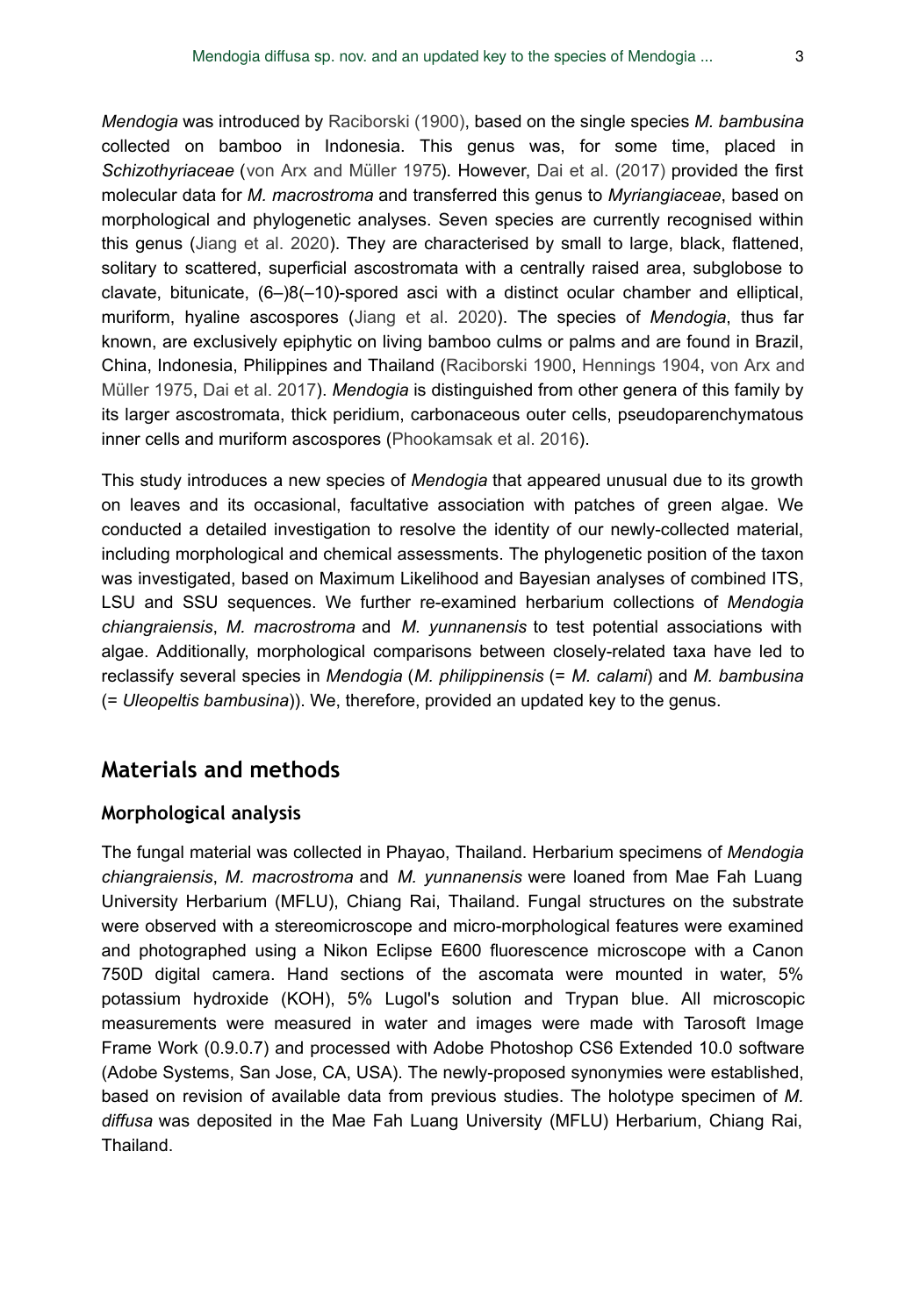### **DNA extraction, PCR amplification and sequencing**

The E.Z.N.A. Forensic DAT (D3591 – 01, Omega Bio–Tek, Guangzhou, China) kit was used to extract DNA, following the manufacturer's instructions. DNA samples that were intended for use as a template for PCR were stored at 4°C for use in regular work; longterm storage was at -20°C. The small and large subunits (SSU, LSU) of the nuclear ribosomal RNA gene, as well as the internal transcribed spacer (ITS) region were amplified with primer pairs NS1/NS4 ([White et al. 1990\)](#page-15-7), LR0R/LR5 (Vilgalys and Hester 1990, [Hopple 1994\)](#page-14-5) and ITS5/ITS4 ([White et al. 1990](#page-15-7)), respectively. PCR amplification was performed using a final volume of 25 µl, comprised of 2.0 µl of DNA template, 1 µl of each forward and reverse primer, 12.5 µl of Taq PCR Super Mix and 8.5 µl of sterilised water. Cycling conditions were as follows: initial denaturation at 94°C for 3 min; followed by 40 cycles of denaturation at 94°C for 30 s, annealing at 55°C for 50 s, elongation at 72°C for 1 min; and a final extension at 72°C for 10 min. PCR products were examined on 1% agarose electrophoresis gels and stained with ethidium bromide. Purification and DNA sequencing were performed at Shanghai Sangon Biological Engineering Technology and Services Co. (Shanghai, P.R. China). Forward and reverse sequence reads were assembled and manually edited in Bioedit. Generated sequences were submitted to NCBI GenBank (https://www.ncbi.nlm.nih.gov/genbank/). Alignments and phylogenetic trees were submitted to TreeBASE with Submission ID: 28050.

### **Phylogenetic analyses and species recognition**

The newly-generated sequences were BLAST-searched against the NCBI GenBank standard nr/nt database (https://blast.ncbi.nlm.nih.gov/BLAST.cgi). Sequences of closelyrelated taxa for *Myriangiales* were downloaded from GenBank. We failed to generate sequences for the translation elongation factor 1-alpha (TEF1) using the primer pair EF1-983F/EF1-2218R with the PCR conditions recommended in [Jiang et al. \(2020\)](#page-14-4). As a result, our phylogenetic analyses were carried out using ITS, LSU and SU sequences (Table [1](#page-4-0)). *Columnosphaeria fagi* (CBS 171.93), *Dothidea insculpta* (CBS 189.58), *D. sambuci* (DAOM 231303), *Dothiora cannabinae* (CBS 737.71) and *Sydowia polyspora* (CBS 116.290) were used as outgroup taxa [\(Jiang et al. 2020](#page-14-4)).

Phylogenetic analyses of both individual and combined aligned data were performed under Maximum Likelihood (ML) and Bayesian Inference (BI) criteria. Multiple alignments were automatically performed for each locus with MAFFT v. 7 ([http://mafft.cbrc.jp/alignment/](http://mafft.cbrc.jp/alignment/server/index.html) [server/index.html,](http://mafft.cbrc.jp/alignment/server/index.html) [Katoh et al. 2017\)](#page-14-6). Terminal ends of sequences and ambiguous regions were trimmed manually using BioEdit v.7.0.5.2 ([Hall 2001](#page-13-6)) and excluded from the analysis. The phylogenetic web tool "ALTER" ([Glez-Peña et al. 2010\)](#page-13-7) was used to convert sequence alignment from FASTA to NEXUS format for Bayesian analysis. The estimated model of ML and Bayesian analyses were performed independently for each locus using MrModeltest v. 2.2 ([Nylander 2008\)](#page-15-8). ML analysis was perfomed in IQ-TREE web server under different partitions [\(Nguyen et al. 2015\)](#page-15-9) for SSU, LSU, ITS1, 5.8S and ITS2 gene regions, with default parameters. MrBayes v. 3.1.2 was used to perform Bayesian analysis [\(Huelsenbeck and Ronquist 2001\)](#page-14-7). Markov Chain Monte Carlo sampling (MCMC) was run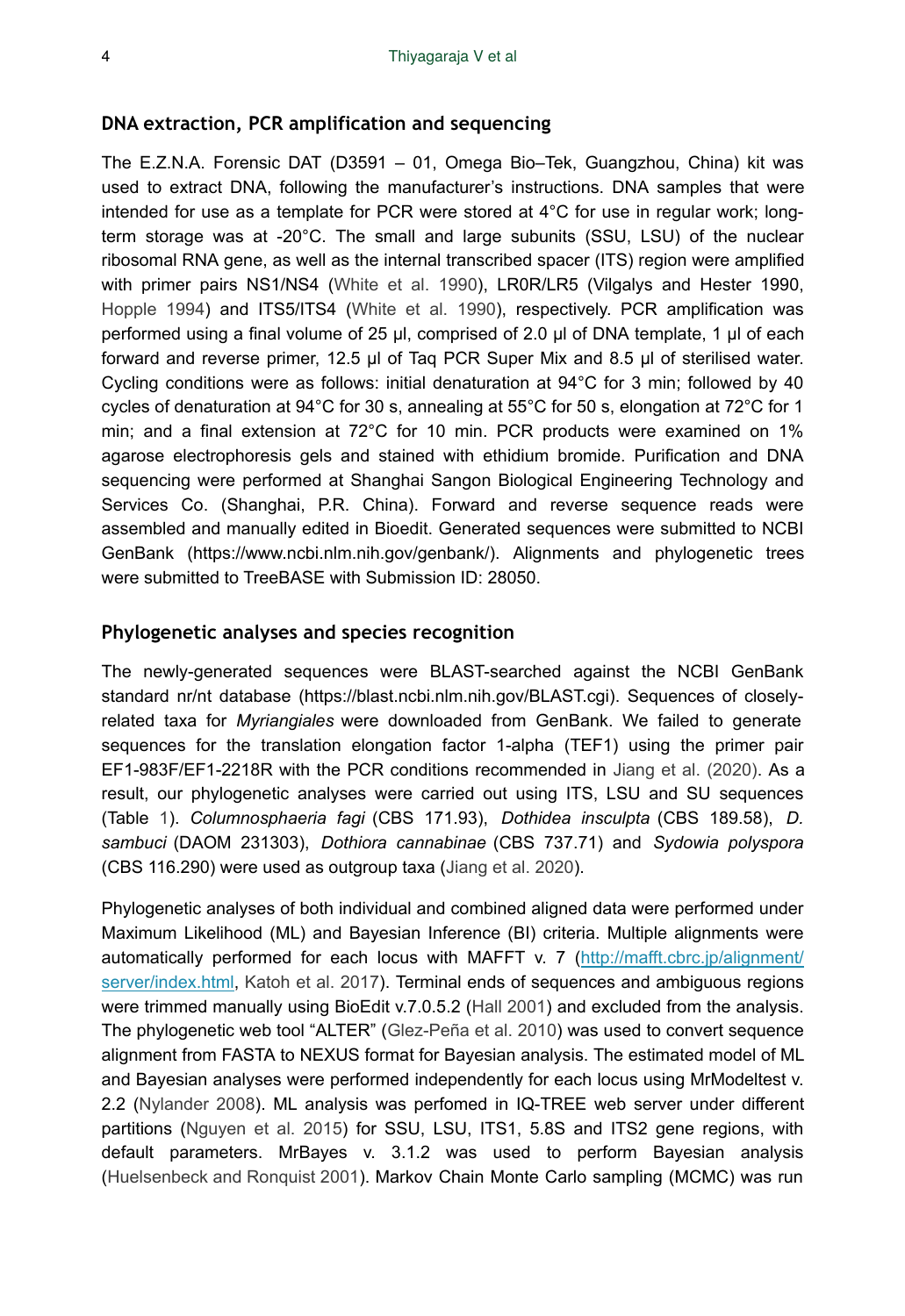for 5,000,000 generations and the trees were sampled every 100<sup>th</sup> generation. The first 10% of trees that represented the burn-in phase were discarded and only the remaining 90% of trees were used for calculating posterior probabilities (PP) for the majority rule consensus tree. The resulting trees were visualised in FigTree v.1.4.0 (http://tree.bio.ed.ac.uk/software/figtree/), then edited in Microsoft PowerPoint 2013 and converted to a jpeg file using Adobe Photoshop CS6 (Adobe Systems, USA).

#### <span id="page-4-0"></span>Table 1.

Taxa used in this study for the phylogenetic analyses of combined SSU, ITS and LSU sequence data and their GenBank accession numbers. The newly-generated sequences are given in black boldface.

|                         |                  | <b>GenBank Accessions Number</b> |                  |                          |
|-------------------------|------------------|----------------------------------|------------------|--------------------------|
| <b>Species</b>          | Strain           | <b>ITS</b>                       | LSU              | SSU                      |
| Anhellia nectandrae     | <b>VIC 31767</b> | NR 111700                        | NG 042604        | $\overline{a}$           |
| Columnosphaeria fagi    | CBS 171.93       | KT693737                         | AY016359         | AY016342                 |
| Dothidea insculpta      | CBS 189.58       | AF027764                         | NG 027643        | DQ247810                 |
| Dothidea sambuci        | DAOM 231303      | NR 111220                        | NG 027611        | NG 012432                |
| Dothiora cannabinae     | CBS 737.71       | NR 144904                        | DQ470984         | <b>NG 062696</b>         |
| Elsinoe brasiliensis    | CPC 18528        | NR 148130                        | JN940394         | NG 064989                |
| Elsinoe caleae          | CBS 221.50       | NR 148131                        | NG 064001        |                          |
| Elsinoe centrolobii     | CBS 222.50       | NR 148132                        | KX886969         | NG 062717                |
| Elsinoe citricola       | CPC 18535        | NR 148133                        | KX886970         | JN940559                 |
| Elsinoe embeliae        | CBS 472.62       | NR 148136                        | KX886974         |                          |
| Elsinoe erythrinae      | CPC 18542        | KX887214                         | KX886977         | JN940550                 |
| Elsinoe eucalypticola   | CBS 124765       | NR 132834                        | KX886978         | L.                       |
| Elsinoe eucalyptorum    | CBS 120084       | NR 155080                        | KX886979         | $\overline{\phantom{a}}$ |
| Elsinoe euphorbiae      | CBS 401.63       | NR 148137                        | KX886980         | $\overline{a}$           |
| Elsinoe fagarae         | CBS 514.50       | NR 148138                        | KX886981         | L,                       |
| Elsinoe fawcettii       | CBS 139.25       | NR 148139                        | KX886982         | $\overline{\phantom{a}}$ |
| Elsinoe krugii          | CPC 18531        | NR 148150                        | KX886998         | NG 064987                |
| Elsinoe lagoa-santensis | CBS 518.50       | NR 148151                        | KX887002         | $\overline{a}$           |
| Elsinoe leucopogonis    | CPC 32097        | NR 159836                        | NG 064551        | $\overline{a}$           |
| Elsinoe leucospermi     | CBS 111207       | NR 148154                        | KX887005         | ÷,                       |
| Elsinoe lippiae         | CBS 166.40       | NR 148155                        | <b>NG 063985</b> | $\overline{a}$           |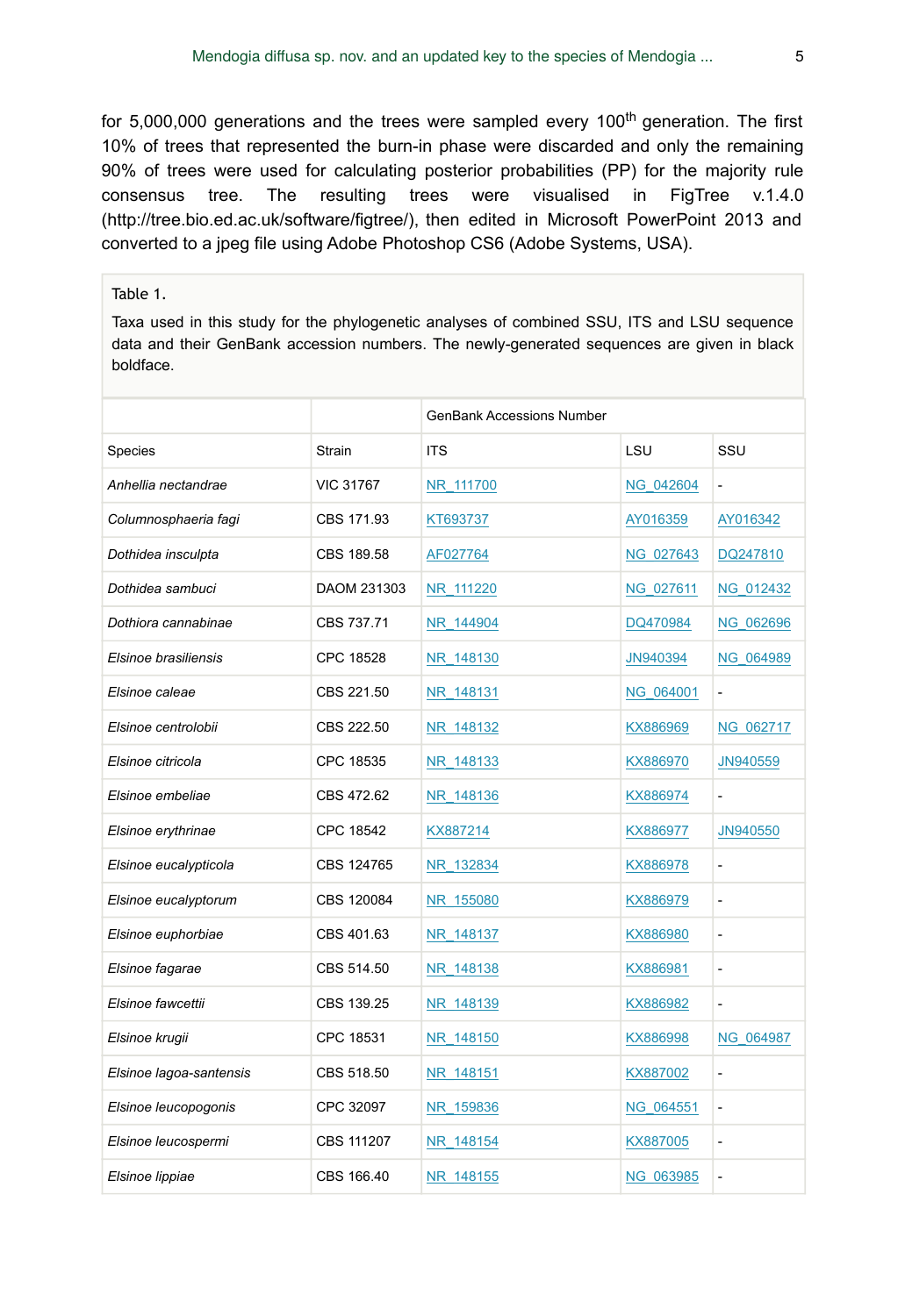|                                |                     | <b>GenBank Accessions Number</b> |           |                |
|--------------------------------|---------------------|----------------------------------|-----------|----------------|
| Species                        | Strain              | <b>ITS</b>                       | LSU       | SSU            |
| Elsinoe mangiferae             | CBS 226.50          | NR 148156                        | KX887012  |                |
| Elsinoe perseae                | CBS 406.34          | NR 148160                        | NG 063977 | $\overline{a}$ |
| Elsinoe phaseoli               | CBS 165.31          | NR 148161                        | KX887026  | NG_062718      |
| Elsinoe quercus-ilicis         | CBS 232.61          | NR 148164                        |           |                |
| Elsinoe sesseae                | CPC 18549           | KX887288                         | KX887051  | JN940561       |
| Elsinoe sicula                 | CBS 398.59          | NR 148170                        | KX887052  | $\overline{a}$ |
| Elsinoe solidaginis            | CBS 191.37          | NR 148171                        | KX887053  | $\overline{a}$ |
| Elsinoe tectificae             | CBS 124777          | NR_148172                        | KX887055  | $\overline{a}$ |
| Elsinoe terminaliae            | CBS 343.39          | NR 148173                        | KX887056  | $\overline{a}$ |
| Elsinoe terminaliae            | CPC 18538           | JN943497                         | JN940371  | JN940560       |
| Elsinoe theae                  | CBS 228.50          | NR_148174                        | KX887058  | $\overline{a}$ |
| Elsinoe tiliae                 | CBS 350.73          | KX887296                         | KX887059  | $\blacksquare$ |
| Elsinoe veneta                 | CBS 164.29          | NR_148175                        | NG_059194 | NG_062714      |
| Elsinoe verbenae               | CPC 18561           | NR 148176                        | NG_059208 | NG_064988      |
| Endosporium aviarium           | <b>UAMH 10530</b>   | NR 111286                        | NG 059195 | NG 016524      |
| Endosporium aviarium           | <b>UAMH 10531</b>   | EU304352                         | EU304353  | $\overline{a}$ |
| Endosporium populi-tremuloidis | <b>UAMH 10529</b>   | EU304347                         | EU304348  | EU304346       |
| Mendogia diffusa               | <b>MFLU 20-0541</b> | MW854639                         | MW854637  | MW854638       |
| Mendogia chiangraiensis        | MFLU 19-0005        | MK433591                         |           | MK433594       |
| Mendogia macrostroma           | MFLU 13-0642        | NR 154192                        | KU863104  | NG 065082      |
| Mendogia yunnanensis           | MFLU 19-0006        |                                  | MK433593  | MK433601       |
| Myriangium citri               | MAaK                | KU720544                         | KU720541  | $\overline{a}$ |
| Myriangium citri               | MAsS1               | KU720543                         | KU720539  | L,             |
| Myriangium citri               | MAsS2               | KU720542                         | KU720540  | $\overline{a}$ |
| Myriangium duriaei             | CBS 260.36          | MH855793                         | NG_027579 | AY016347       |
| Myriangium hispanicum          | CBS 300.34          | MH855532                         | MH867034  |                |
| Myriangium haraeanum           | CBS 247.33          | MH855426                         | KX887067  | $\overline{a}$ |
| Myriangium sp.                 | HΚ                  | KR909171                         |           | $\overline{a}$ |
| Sydowia polyspora              | CBS 116.29          | MH 855019                        | DQ678058  | DQ678005       |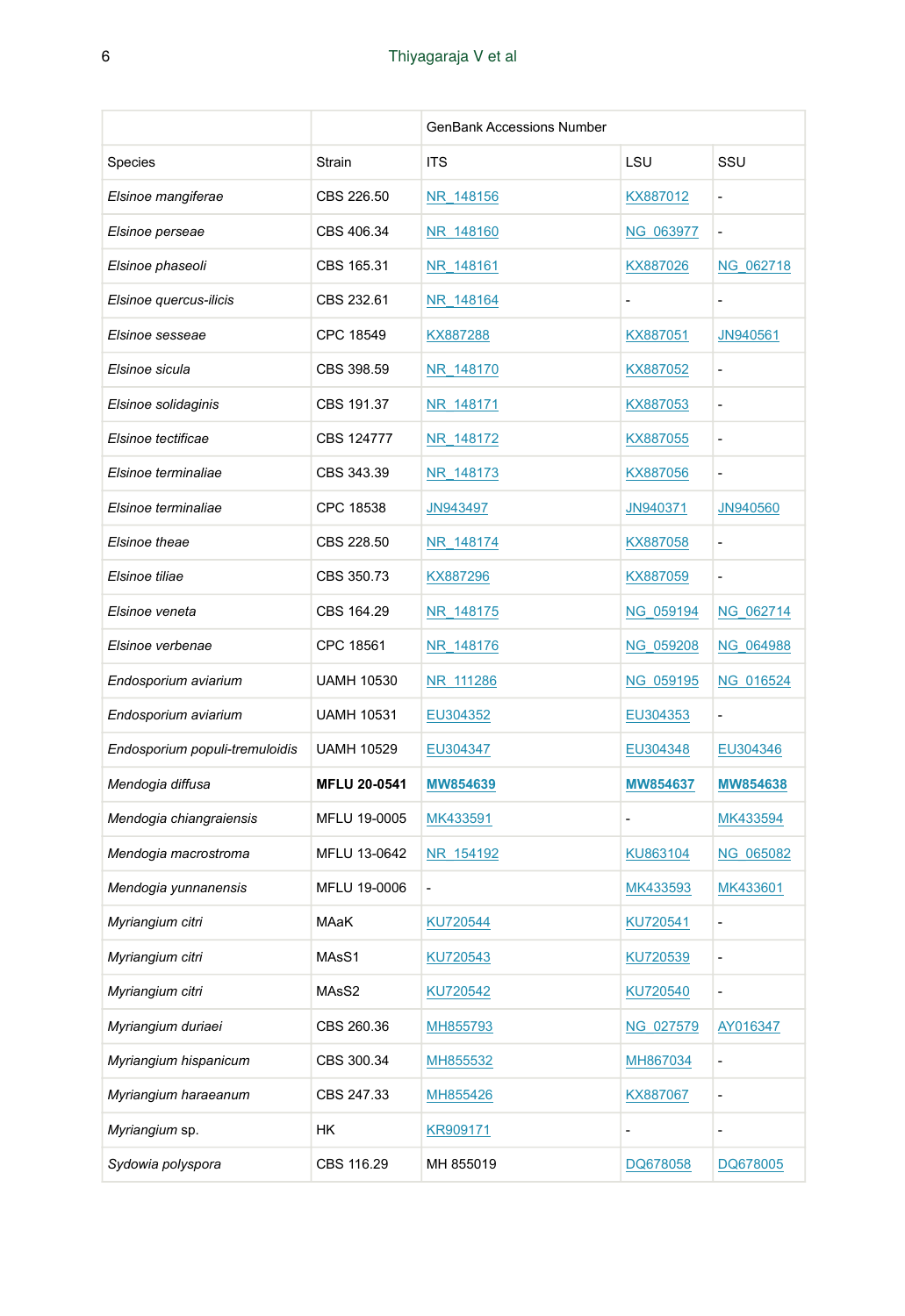# **Taxon treatments**

# *Mendogia diffusa* **Thiyagaraja, Ertz, Lücking, Samarak. and K.D. Hyde, sp. nov.**

- IndexFungorum [IF 558292](http://www.indexfungorum.org/names/NamesRecord.asp?RecordID=IF558292)
- Facesoffungi number [FoF 09466](https://bdj.pensoft.net/FoF09466)

### **Material**

#### *Holotype:*

a. kingdom: Fungi; phylum: Ascomycota; class: Dothideomycetes; order: *Myriangiales*; family: *Myriangiaceae*; genus: *Mendogia*; specificEpithet: *diffusa*; scientificNameAuthorship: Thiyagaraja, Ertz, Lücking, Samarak. and K.D. Hyde; continent: Asia; country: Thailand; stateProvince: Phayao; locality: Phu Sang; recordedBy: Milan C. Samarakoon; identificationID: MFLU 20-0541; identifiedBy: Vinodhini Thiyagaraja; dateIdentified: 4 Dec 2018; modified: 4 December 2018; institutionID: MFLU; institutionCode: Mae Fah Luang University; occurrenceID: MFLU 20-0541

<span id="page-6-0"></span>

#### Figure 1. doi

*Mendogia diffusa* (MFLU 20-0541) **a, b, d–l.** Ascomata on upper leaf surface; **c.** Ascomata on lower leaf surface; arrows point the algae. Scale bars:  $b = 1000 \mu m$ ,  $g - j = 500 \mu m$ 

#### **Description**

*Saprotrophic* on dead leaves. *Thallus* absent (Fig. [1](#page-6-0) and Fig. [2](#page-7-0)). **Sexual morph**: *Ascomata* scattered in dense, pseudostromatic, irregularly stellate groups over an effuse, thallus-like, dark structure, with thin covering layer, superficial, solitary or gregarious, easily removed from the host surface, carbonaceous, ovoid to sub-globose, black, abundant, with numerous external dark brown setae on the epithecium, which are branched at the end, individual loci (120-)225–410 µm wide, 250–180 µm high. *Epithecium* 16–33 µm thick, distinct, dark brown. *Hymenium* 40–95 µm high, hyaline.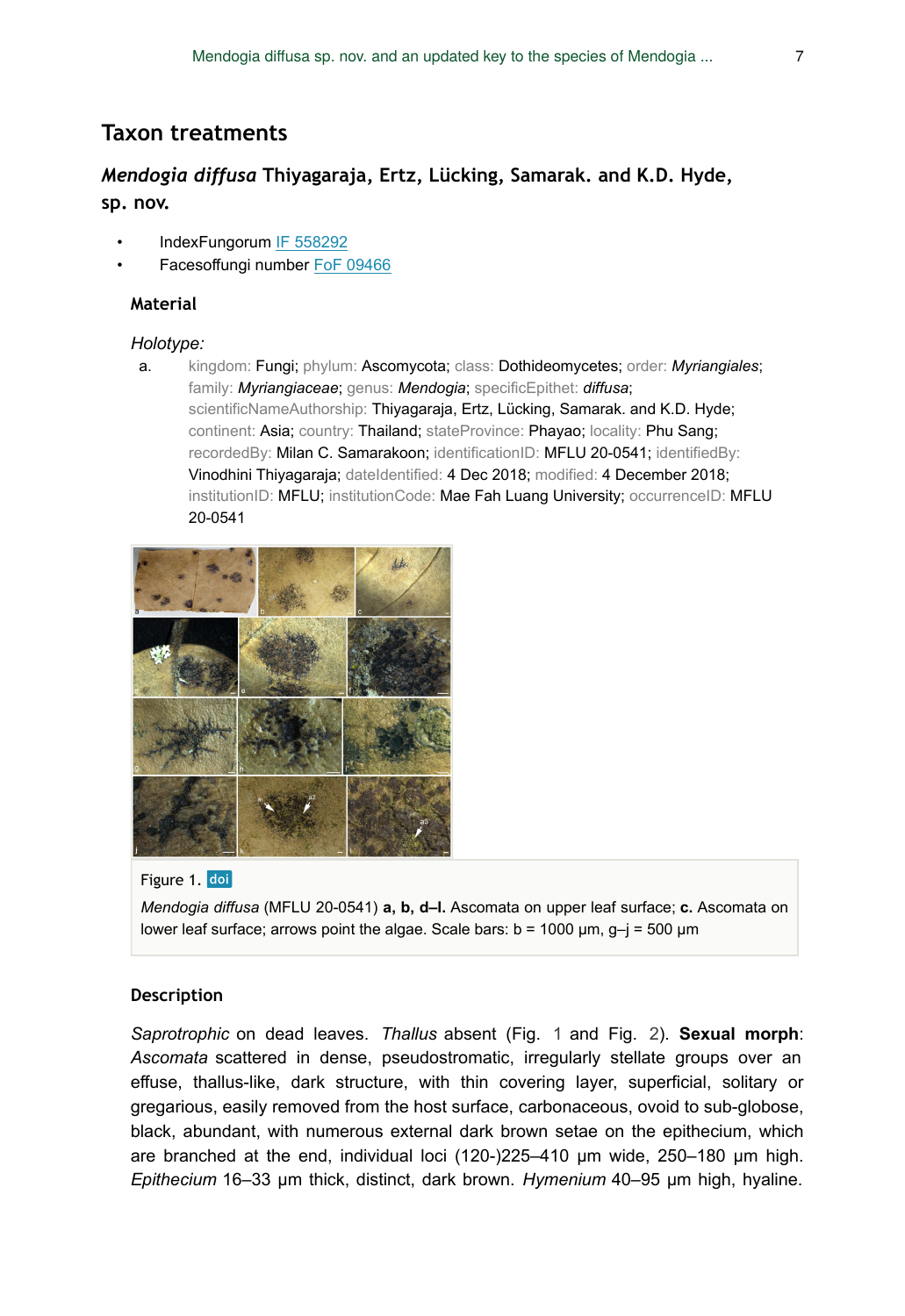*Hypothecium* 35–75 µm thick, distinct, thicker in the centre, brownish, infrequently with free-living unicellular algae below the hypothecium. *Excipulum* inconspicuous. *Paraphysoids* 1.1–3.3 µm thick, abundant, anastomosing, branched, not or slightly enlarged at the apex. *Asci* 45–70 × 25–35 μm (x̄ = 57.5 × 30 μm, n = 20), 8-spored, bitunicate, fissitunicate, ovoid to clavate, tholus thickened, tip blunted, with poorly developed stipe, ascus wall apically thickened with well-developed ocular chamber, concave. *Ascospores*  $15-25 \times 6-10$  µm ( $\bar{x} = 20 \times 8$  µm, n = 20), irregularly arranged, hyaline, oblong to elliptical, both ends bluntly tapered, muriform, with 5–6 transverse septa, 3–6 longitudinal septa, slightly constricted at each septum, smooth-walled, without gelatinous sheath, occasionally asymmetrical. *Hymenium* I–, KI–, *Asci* I–, KI–. **Asexual morph**: Undetermined.

### **Etymology**

Referring to the morphology of the fungus with ascostromata that are diffuse and spread extensively on the leaves.

<span id="page-7-0"></span>

#### Figure 2. doi

*Mendogia diffusa* (MFLU 20-0541, holotype) **a–e.** Vertical sections of ascomata in water (upper surface); **f.** Vertical section of an ascoma in water (lower surface); fh, hair-like structure on leaf; **g.** Ascomata in trypan blue; **h, i.** (a1, a2) Algae; **j.** *Paraphysoids* in water; **k–m.** Asci in water; **n.** Asci in 5% KOH stained with Lugol's solution; **o1–o8.** Ascospores in water. Scale bars: (a–g) = 200 μm, (h–j) = 5 μm, (k–n) = 30 μm, (g–j) = 30 μm, (o1–o8) = 10 μm

**Habitats and Distribution:** On dead leaves of *Fagales* sp. Thus far, only known from Thailand, Phayao Province, Phu Sang District.

#### **Notes**

*Mendogia diffusa* is the first reported species in the genus from dead dicotyledonous leaves. Other species were mostly reported from bamboo culms, with the exception of *M. manaosensis* that is reported from palm leaves ([Vitória 2012](#page-15-10), [Dai et al. 2017\)](#page-13-2) and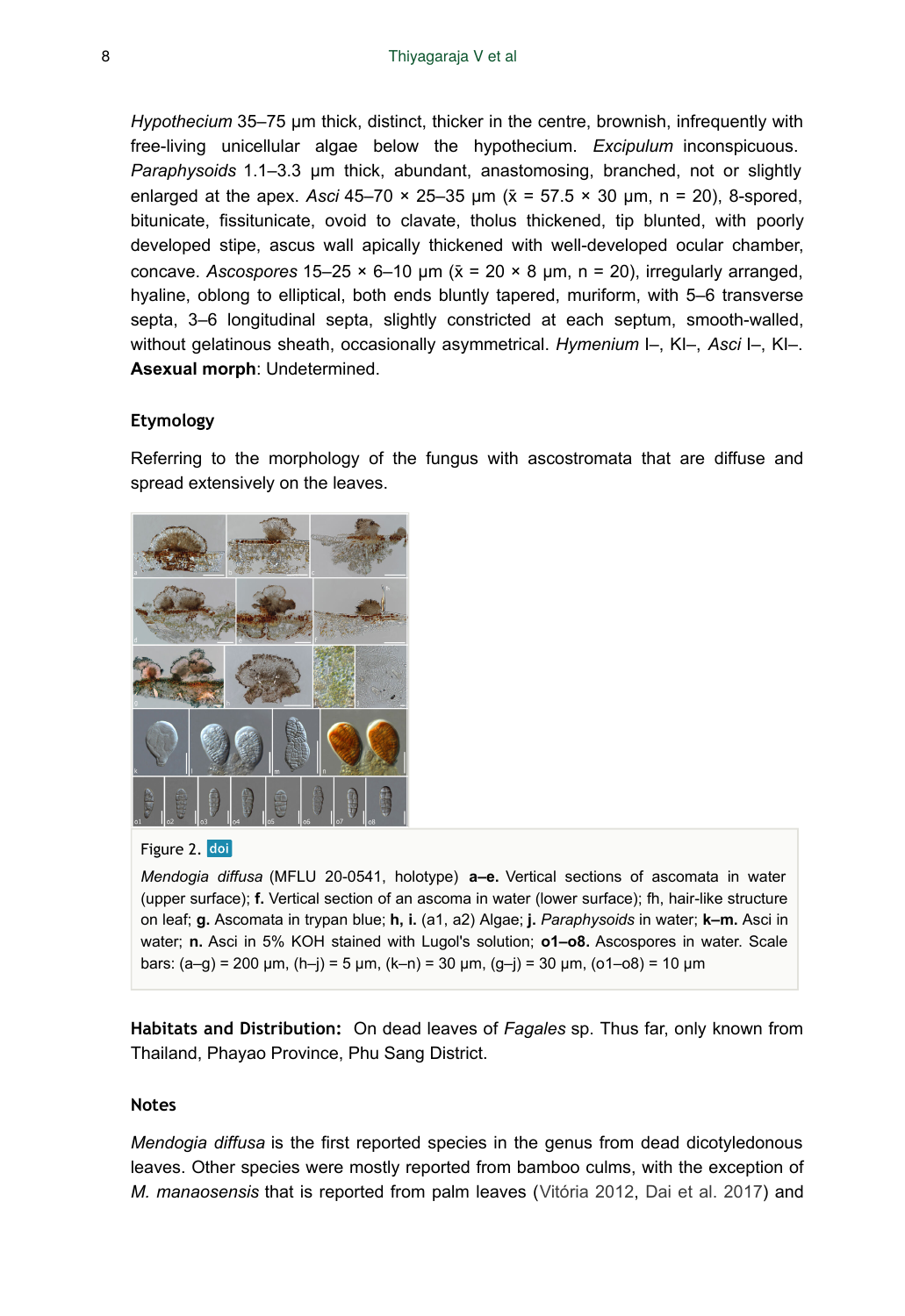*M. philippinensis* (= *M. calami*) that is found on living leaves of *Calamus* palms ([Jiang](#page-14-4) [et al. 2020](#page-14-4)). In those species, ascostromata do not penetrate the leaf surface and they also differ from *M. diffusa* in the sharply delimited ascostromata; and *M. philippinensis* further differs in the smaller ascospores. The new taxon shares morphological characteristics with *Mendogia bambusina*: carbonaceous peridium, paraphysoid-like filaments, similar asci and ascopores. However, *M. diffusa* differs in the absence of ascostromata, presence of setae ([Dai et al. 2017\)](#page-13-2), the type of habitat (*Fagales* leaves vs. bamboo or palms culms) and its distribution (Thailand vs. Indonesia) [\(Hyde et al.](#page-14-0) [2013](#page-14-0), [Dai et al. 2017\)](#page-13-2).

## *Mendogia philippinensis* **(Syd. & P. Syd.) Arx & E. Müll., Stud. Mycol. 9: 29 (1975).**

#### **Nomenclature**

Basionym: *Pleiostomella philippinensis* Syd. & P. Syd., Annls mycol. 15(3/4): 221 (1917); Type: The Philippines, Biliran, 1914, RC McGregor 18371 (S-F61491).

Syn. nov.: *Mendogia calami* H.B. Jiang, Phookamsak and K.D. Hyde, in Jiang, Phookamsak, Xu, Karunarathna, Mortimer and Hyde, Mycol. Progr. 19: 47 (2020); Type: The Philippines, Mt. Makiling, S. A. Reyes 3367a, (S-F48343).

### **Notes**

*Mendogia calami* was recently introduced from leaves of *Calamus* sp. in the Philippines [\(Jiang et al. 2020\)](#page-14-4). However, there are no discernible differences between *M. philippinensis* and *M. calami*, neither in phenotype nor in substrate ecology. [Jiang et al.](#page-14-4) [\(2020\)](#page-14-4) did not discuss *M. philippinensis* when establishing *M. calami* and the difference implied in the table and key (ascostroma size, number of longitudinal septa) are either due to age (ascostroma size) or they are non-existent (the ascospores of *M. calami* have mostly one, rarely two longitudinal septa in the photographs and the protologue of *M. philippinensis* also indicates mostly one longitudinal septum) ([Sydow and Sydow](#page-15-11) [1917](#page-15-11)). This synonymy needs further testing with molecular data as previous studies on palms have shown that the taxa on different palm species differ [\(Konta et al. 2016,](#page-14-8) [Konta et al. 2017](#page-14-9)) as they may have derived from endophytes.

#### *Mendogia bambusina* **Racib., Parasit. Alg. Pilze Java's (Jakarta) 3: 31 (1900)**

#### **Nomenclature**

Syn. nov.: *Uleopeltis bambusina* Syd. & P. Syd., Annls mycol. 12(6): 565 (1914)

*Ital. 1 (Fasc. 3): 159 (1862).* Type: The Philippines, Luzon, Bulacan Prov., Angat, 1913, M Ramos, Bur. Sci. 21852 (GZU, S-F5988).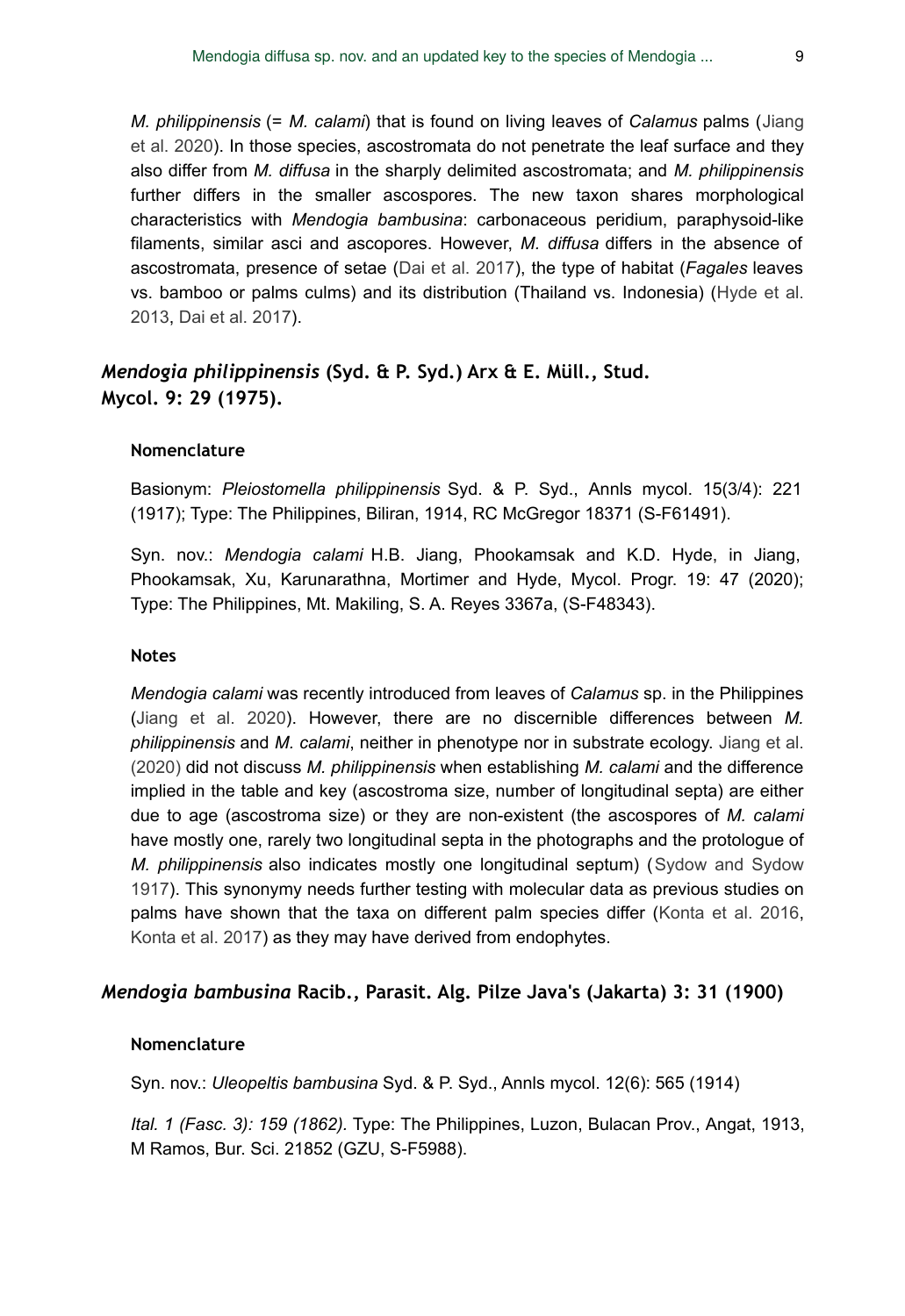### **Notes**

*Uleopeltis* was introduced to accommodate *U. manaosensis* and later the second species *U. bambusina* added to this genus [\(Hennings 1904](#page-13-5), [Dai et al. 2017\)](#page-13-2). *Uleopeltis manaosensis* was synonymised under *Mendogia*, while *U. bambusina* remained in *Uleopeltis* which was collected from bamboo culms in he Philippines ([Hennings 1904,](#page-13-5) [von Arx and Müller 1975,](#page-15-5) [Dai et al. 2017](#page-13-2)). The species lacks molecular data and shares similar morphological characteristics with the type species of *Mendogia* [\(von Arx](#page-15-5) [and Müller 1975](#page-15-5)). [Dai et al. \(2017\)](#page-13-2) gave spores of the type material of *Mendogia bambusina* as 13.5–25 × 5–8 μm, but mature ascospores in the photographs are 15– 21 × 7–9 μm. [Raciborski \(1900\)](#page-15-4) gave the ascospores as 17–19 × 8 μm for *M. bambusina*. This supports the assessment of [von Arx and Müller \(1975\)](#page-15-5) that *M. bambusina* and *Uleopeltis bambusina* are conspecific. The synonymisation is formalised here. The report of *M. bambusina* from Brazil on palm leaves ([Vitória 2012](#page-15-10)) has been documented with morphological and anatomical photographs and agrees well with the material from the Paleotropics. The African *Pleiostomella halleriae* ([Doidge](#page-13-8) [1921](#page-13-8)) will also key out close to *M. bambusina* and may represent another synonym. It is the only other species described in *Pleiostomella*, a synonym of *Mendogia*, but has apparently never been dispositioned. Unfortunately, no type was indicated and a total of six collections on two host species (leaves of *Halleria elliptica* and *H. lucida*) were listed. The ascus and ascospore dimensions (50–70  $\times$  20–33 µm; 22–24  $\times$  9–10 µm) partly fit *M. bambusina*, but Doidge described two types of asci, one ovate and ca. 50 × 30 μm and the other clavate and ca. 65–70 × 20–25 μm. The latter fits *M. bambusina*, whereas the former does not conform to any of the species recognised here. Revision of all paratypes is necessary to assess the taxonomic status of this material [\(Sydow](#page-15-11) [and Sydow 1917](#page-15-11)).

# **Identification keys**

| Key to the species of <i>Mendogia</i> |                                                                                                                                                                                                                                                                                                                         |                  |  |  |
|---------------------------------------|-------------------------------------------------------------------------------------------------------------------------------------------------------------------------------------------------------------------------------------------------------------------------------------------------------------------------|------------------|--|--|
|                                       | Ascomata scattered in dense, pseudostromatic, irregularly stellate<br>groups over an effuse, thallus-like, dark structure, with thin covering<br>layer, interascal hyphae forming distinct paraphysoids, asci 45–70<br>$\times$ 25-35 µm, ascospores 15-25 $\times$ 6-10 µm, on dead<br>dicotyledonean leaves, Thailand | Mendogia diffusa |  |  |
|                                       | Ascomata one to many immersed in sharply delimited, rounded<br>ascostromata, without associated thallus-like structure, interascal<br>hyphae, asci and ascospores variable, on living bamboo culms or<br>palm leaves                                                                                                    | 2                |  |  |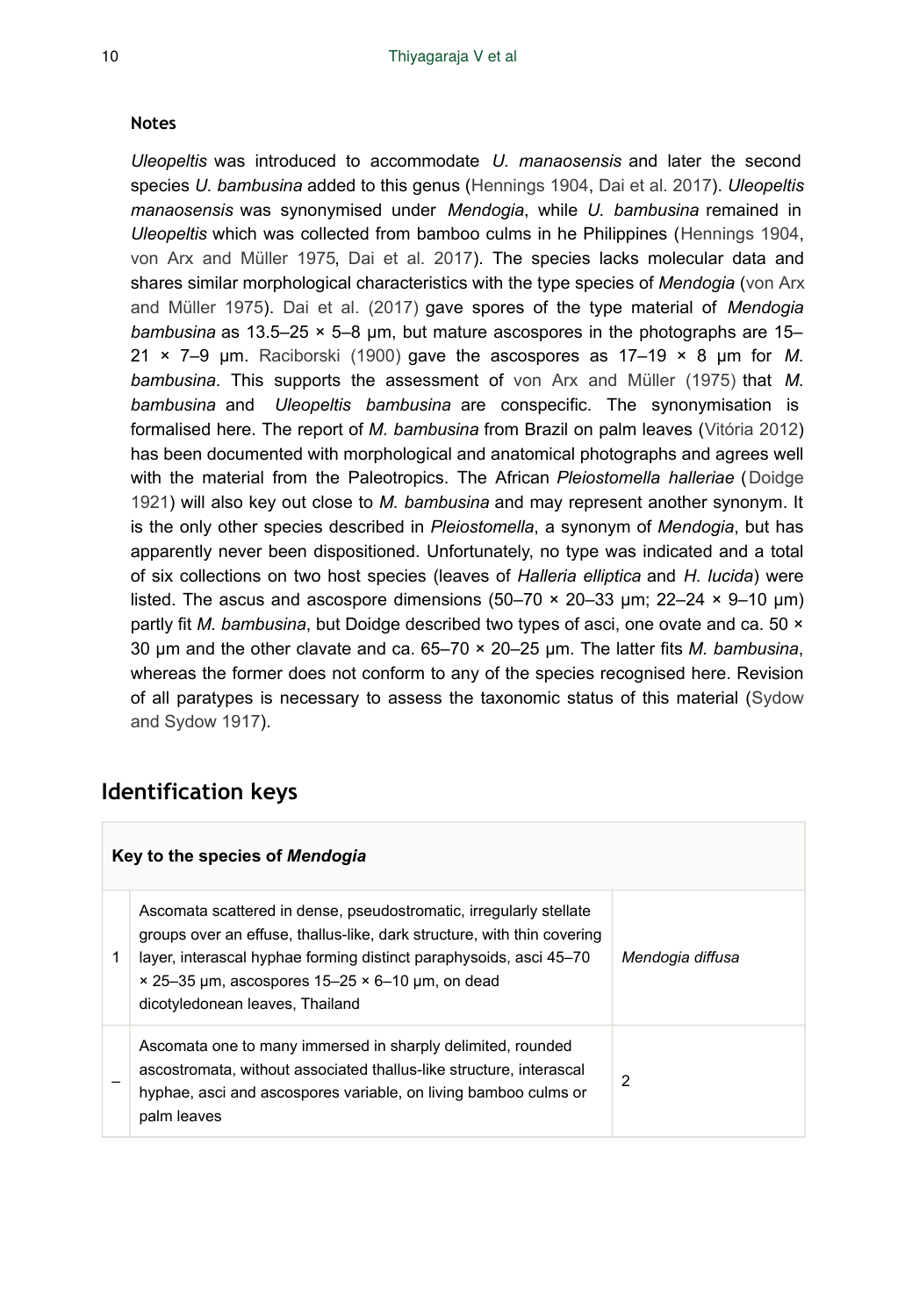| 2 | Ascospores narrowly oblong, transversely septate, $30-55 \times 3.5-4.5$<br>µm, interascal hyphae forming sparsely branched paraphysoids,<br>asci cylindrical-clavate, 85-120 × 10-12 µm, Brazil                                                                                                                                                                             | Mendogia manaosensis<br>$\equiv$ Uleopeltis<br>manaosensis)                           |
|---|------------------------------------------------------------------------------------------------------------------------------------------------------------------------------------------------------------------------------------------------------------------------------------------------------------------------------------------------------------------------------|---------------------------------------------------------------------------------------|
|   | Ascospores broadly oblong to somewhat tapering, muriform,<br>interascal hyphae variable, asci broadly oblong to obclavate                                                                                                                                                                                                                                                    | 3                                                                                     |
| 3 | Ascostromata with distinct chambers appearing peritheciiform in<br>cross section, but forming dense, concentric structures, with the<br>asci in a single layer formed at the bottom of the chambers (type II),<br>interascal hyphae forming more or less distinct paraphysoids, asci<br>45-55 × 16-20 µm, ascospores 14-18 × 5-6.5 µm, on living palm<br>leaves, Philippines | Mendogia philippinensis<br>(≡ Pleiostomella<br>philippinensis) (=<br>Mendogia calami) |
|   | Ascostromata indistinctly chambered (arthothelioid) or asci in<br>concentric structures mostly towards the periphery, with the asci<br>irregularly dispersed in irregular layers (type I), on bamboo culms<br>(rarely on palm leaves) interascal hyphae forming indistinct<br>paraphysoids or textura angulate                                                               | 4                                                                                     |
| 4 | Interascal hyphae forming indistinct paraphysoids, asci developing<br>in concentric structures mostly towards the periphery, $17-25 \mu m$<br>broad, ascospores $15-28 \times 7-11$ µm, without gelatinous caps, on<br>bamboo culms or palm leaves, USA, Brazil, Indonesia, Philippines                                                                                      | Mendogia bambusina (≡<br>Uleopeltis bambusina)                                        |
|   | Interascal hyphae forming a textura angulata, asci and ascospores<br>variable                                                                                                                                                                                                                                                                                                | 5                                                                                     |
| 5 | Ascostromata 5-20 mm diam., asci 70-85 × 28-35 µm,<br>ascospores 20-27 × 9-11 µm, without gelatinous sheath or caps,<br>on bamboo culms, Thailand                                                                                                                                                                                                                            | Mendogia macrostroma                                                                  |
|   | Ascostromata 1–5 mm diam., asci and ascospores variable in size,<br>but ascospores with thin gelatinous sheath and distinct gelatinous<br>caps                                                                                                                                                                                                                               | 6                                                                                     |
| 6 | Asci 55-75 $\times$ 25-30 µm, ascospores 19-23 $\times$ 8-11 µm, on bamboo<br>culms, China                                                                                                                                                                                                                                                                                   | Mendogia yunnanensis                                                                  |
|   | Asci 75-165 × 30-40 µm, ascospores 25-35 × 12-16 µm, on<br>bamboo culms, Thailand                                                                                                                                                                                                                                                                                            | Mendogia chiangraiensis                                                               |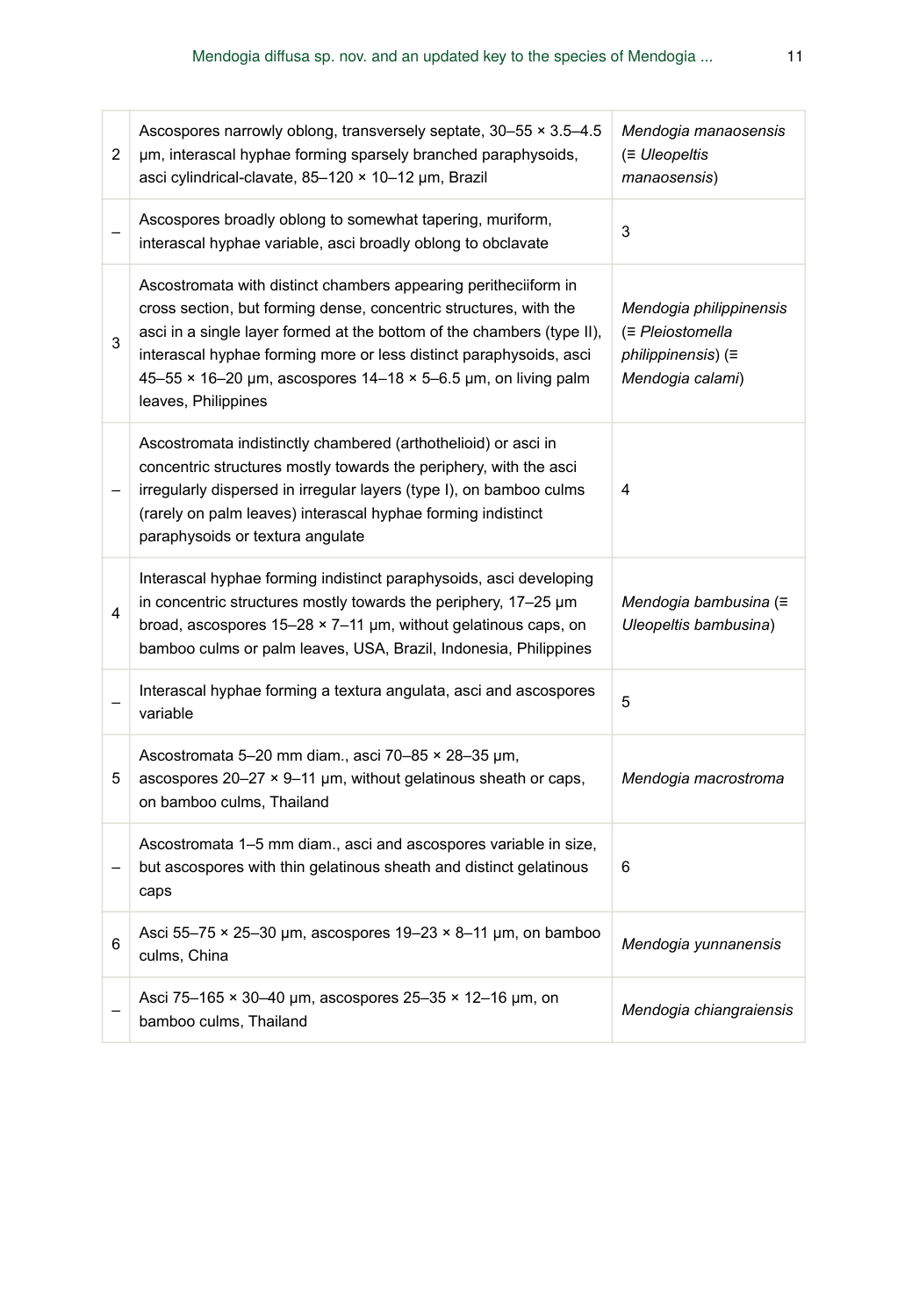# **Analysis**

### **Phylogenetic analyses**

The genera of *Myriangiaceae* were well recovered, as studied in [Jiang et al. \(2020\)](#page-14-4). The final alignment comprised 50 strains including the new strain and 2469 nucleotide positions. The topologies of the single gene markers tree and the tree topology obtained from the combined five-locus (SSU, LSU, ITS1, 5.8S, ITS2) dataset were congruent. Our phylogenetic analyses supported the placement of *Mendogia diffusa* within *Mendogia*. The average standard deviation of split frequencies at the end of total MCMC generations was calculated as 0.0024 in the Bayesian analysis.

# **Discussion**

*Mendogia* has previously been recorded from monocotyledons, but, in the present case, was collected on a dicotyledon, indicating many more species are likely to be discovered. Other species currently recognised in *Mendogia* (see key above) differ from the new species in the sharply delimited ascostroma ([Dai et al. 2017,](#page-13-2) [Jiang et al. 2020\)](#page-14-4), which renders the diffusely delimited ascomata (Fig. [1](#page-6-0)) as the most diagnostic feature of *M. diffusa*. In terms of ascospore size, *M. bambusina*, *M. macrostroma* and *M. yunnanensis* are closely related to *M. diffusa*. Apart from the sharply delimited ascostromata and the usually bambusicolous habit of all three species, *M. bambusina* has narrower asci and *M. macrostroma* differs in the much larger ascostromata ([Raciborski 1900](#page-15-4), [Dai et al. 2017,](#page-13-2) [Jiang et al. 2020](#page-14-4)). The internal anatomy of the ascomata of *M. diffusa* is also distinctive, with easily discernible paraphysoids (Fig. [2\)](#page-7-0). *Mendogia manaosensis* and *M. philippinensis* (= *M. calami*) also form paraphysoid-like interascal hyphae, whereas in *M. bambusina*, these are less distinctive and, in *M. chiangraiensis*, *M. macrostroma* and *M. yunnanensis*, the interascal hyphae form a *textura angularis* ([Raciborski 1900](#page-15-4), [Hennings 1904](#page-13-5), [Sydow](#page-15-11) [and Sydow 1917,](#page-15-11) [von Arx and Müller 1975,](#page-15-5) [Dai et al. 2017,](#page-13-2) [Jiang et al. 2020](#page-14-4)). This variation in morphology and internal anatomy of such closely-related species is remarkable, especially given that, in our phylogenetic analysis, *M. diffusa* and *M. chiangraiensis* formed a sister clade to *M. macrostroma* and *M. yunnanensis* (Fig. [3\)](#page-12-0), although without support. The new taxon shows more than 2% nucleotide differences in the ITS region compared to other *Mendogia* species. This, along with the discussed morphological differences, supports recognition as a new species ([Jeewon and Hyde 2016](#page-14-10) ). Unfortunately, DNA sequences are lacking for three of the seven recognised species in the genus: *M. bambusina*, *M. manaosensis* and *M. philippinensis* (= *M. calami*). *Mendogia diffusa* should not be confused with the superficially similar *Diplotheca tunae* in the same family [\(Dissanayake et al. 2014\)](#page-13-1). The latter also forms ascomata scattered in dense groups instead of sharply delimited ascostromata, but differs in the broad, globose asci and the much thicker covering layer of the ascomata.

*Mendogia diffusa* was found on dead leaves and the fungal structures penetrate the upper epidermis of the leaf surface, turning the epidermal cells into a dark pigmented layer (Fig. [2\)](#page-7-0). Such dark pigmented cells are absent where the ascomata are not observed.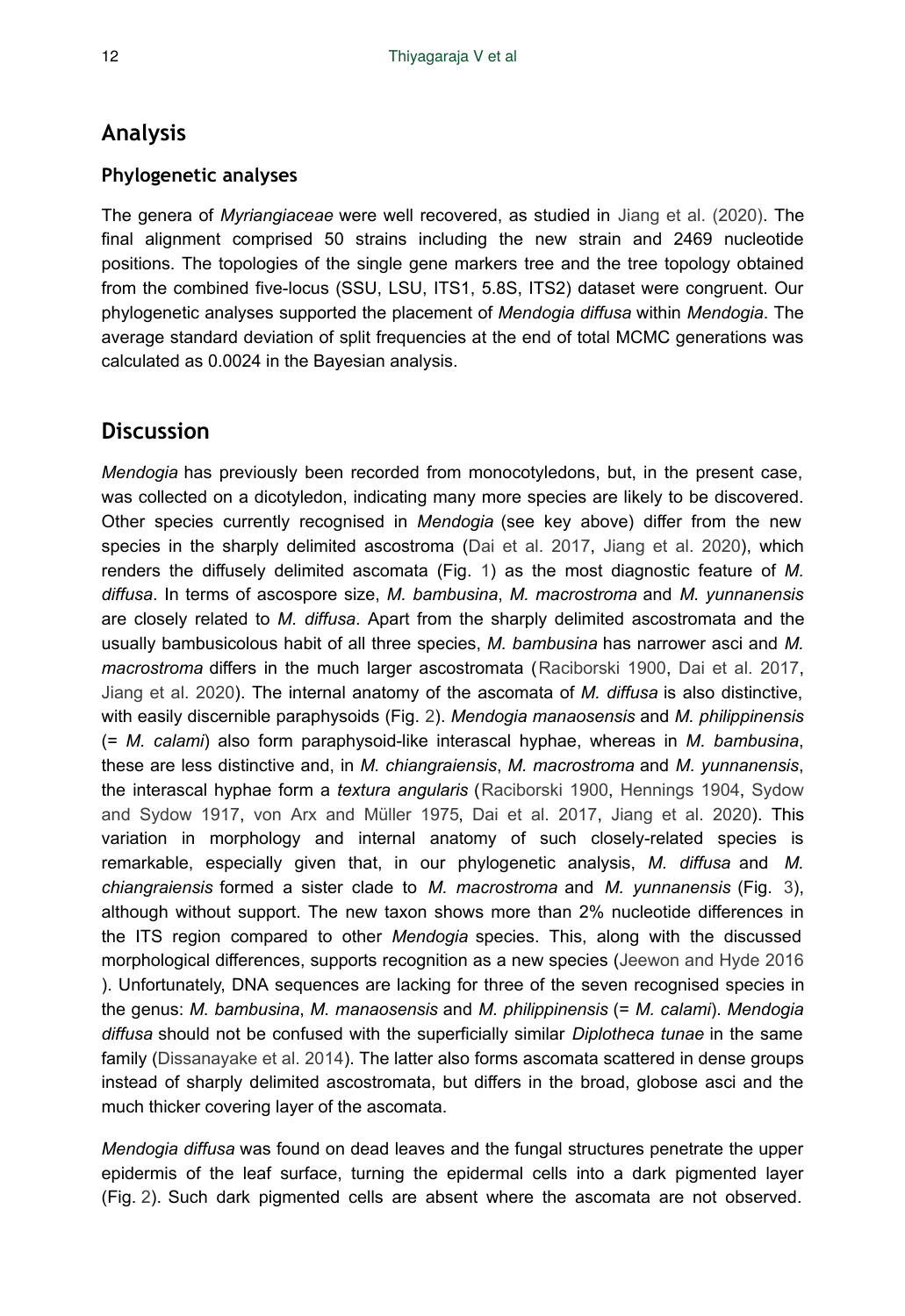Some ascostromata observed were found to loosely associate with algal colonies (Fig. [1\)](#page-6-0). The algae are probably trentepohlioid, 3–5 µm thick, rounded to slightly elongate and greenish. However, since these are absent from most of the ascostromata and no closer anatomical associations or penetration structures were detected, we assume that this association is opportunistic, the algae is taking advantage of the microrelief formed by the ascostromata to colonise the otherwise smooth leaf surface. While the ascostromata were detected on dead leaves, it is unclear whether the fungus is also present on living leaves and how common is the observed opportunistic association with algae. It is possible that *M. diffusa* indirectly benefits from the presence of the algae as an additional carbon source, through leaching or by decomposing dead algal cells. Similar cases of loose associations have been reported from saxicolous biocoenoses where rock-inhabiting fungi are often growing together with algae or cyanobacteria ([Muggia et al. 2013](#page-15-12)). [Muggia et al.](#page-15-13) [\(2016\)](#page-15-13) found alpine rock lichens to be associated with members of *Myriangiales*.

<span id="page-12-0"></span>

#### Figure 3. doi

Phylogeny of Myrangiales reconstructed from a multilocus dataset with SSU, LSU, ITS1, 5.8S and ITS2. The topology is the result of ML inference performed with IQ-TREE. ML bootstrap support values ≥ 65% and Bayesian posterior probabilities ≥ 0.95 are presented above each branch. Ex-type strains are shown in black bold; the new species is highlighted in blue bold font.

# **Acknowledgements**

We thank the Thailand Research Fund ("The future of specialist fungi in a changing climate: baseline data for generalist and specialist fungi associated with ants, *Rhododendron* species and *Dracaena* species DBG6080013" and "Impact of climate change on fungal diversity and biogeography in the Greater Mekong Sub-region RDG6130001") and "The 2019 high-end foreign expert introduction plan to Kunming Institute of Botany (granted by the Ministry of Science and Technology of the People's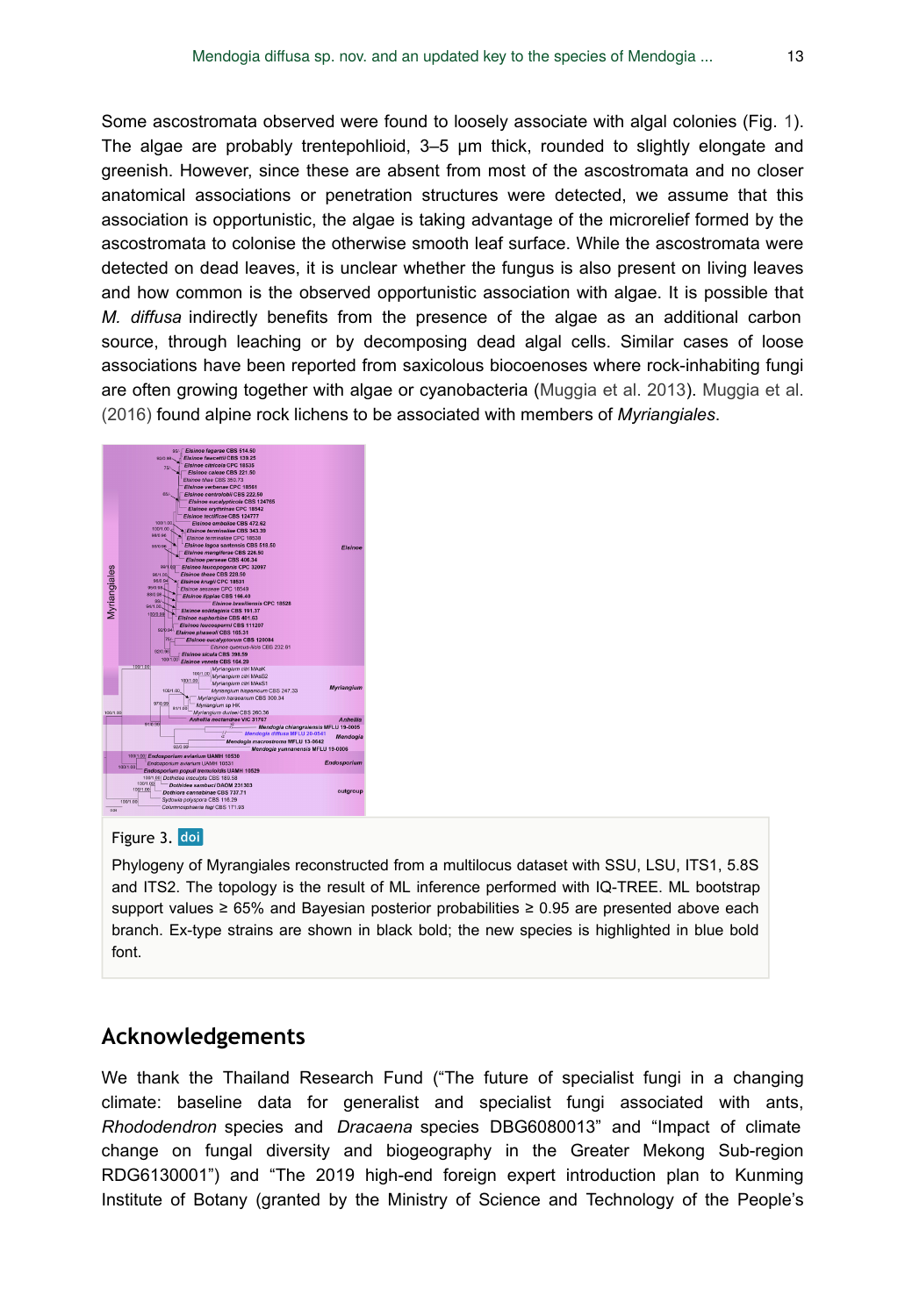Republic of China (Grant Number G20190139006)) for funding this research. Kevin D. Hyde thanks Chiang Mai University for the award of Visiting Professor. S.C. Karunarathna would like to thank the CAS President's International Fellowship Initiative (PIFI) young staff under grant number: 2020FYC0002 and the National Science Foundation of China (NSFC) under the project code 31851110759, the CAS President's International Fellowship Initiative (PIFI) under the following grant: 2018PC0006 and the National Science Foundation of China (NSFC, project code 31851110759). We also thank Udeni Jayalal, Nalin Wijayawardene, Diana Sandamali and Danushka Sandaruwan for their support during this research. We thank Shaun Pennycook, for helping in the nomenclature. Dhanushka Wanasinghe would like to thank CAS President's International Fellowship Initiative (PIFI) for funding his postdoctoral research (number 2021PC0008), the National Science Foundation of China and the Chinese Academy of Sciences for financial support under the following grants: 41761144055, 41771063 and Y4ZK111B01.

# **References**

- <span id="page-13-4"></span>• Barr ME (1979) A classification of ascomycetes. Mycologia 71 (5): 935‑957. <https://doi.org/10.2307/3759283>
- <span id="page-13-3"></span>• Boedijn KB (1961) *Myriangiales* from Indonesia. Persoonia-Molecular Phylogeny and Evolution of Fungi 2 (1): 63‑75.
- <span id="page-13-2"></span>• Dai DQ, Phookamsak R, Wijayawardene NN, Li WJ, Bhat DJ, Xu JC, Taylor JE, Hyde KD, Chukeatirote E (2017) Bambusicolous fungi. Fungal Diversity 82 (1): 1-105. <https://doi.org/10.1007/s13225-016-0367-8>
- <span id="page-13-1"></span>• Dissanayake AJ, Jayawardena RS, Boonmee S, Thambugala KM, Tian Q, Mapook A, Senanayake IC, Yan J, Li YM, Li X, Chukeatirote E, Hyde KD (2014) The status of *Myriangiaceae* (Dothideomycetes). Phytotaxa 176 (1): 219‑239. [https://doi.org/](https://doi.org/10.11646/phytotaxa.176.1.22) [10.11646/phytotaxa.176.1.22](https://doi.org/10.11646/phytotaxa.176.1.22)
- <span id="page-13-8"></span>• Doidge EM (1921) South African ascomycetes in the National Herbarium I. Bothalia 1: 5‑32.
- <span id="page-13-7"></span>• Glez-Peña D, Gómez-Blanco D, Reboiro-Jato M, Fdez-Riverola F, Posada D (2010) ALTER: program-oriented conversion of DNA and protein alignments. Nucleic Acids Research 38 (Web Server issue): 14‑18. <https://doi.org/10.1093/nar/gkq321>
- <span id="page-13-6"></span>• Hall T (2001) BioEdit version. 5.0.6. North Carolina State University.
- <span id="page-13-5"></span>• Hennings P (1904) Fungi Amazonici a cl Ernesto Ule collecti II. Hedwigia 43: 242‑273.
- <span id="page-13-0"></span>• Hongsanan S, Hyde KD, Phookamsak R, Wanasinghe DN, McKenzie EH, Sarma VV, Boonmee S, Lücking R, Bhat DJ, Liu NG, Tennakoon DS, Pem D, Karunarathna A, Jiang SH, Jones EB, Phillips AJ, Manawasinghe IS, Tibpromma S, Jayasiri SC, Sandamali DS, Jayawardena RS, Wijayawardene NN, Ekanayaka AH, Jeewon R, Lu YZ, Dissanayake AJ, Zeng XY, Luo ZL, Tian Q, Phukhamsakda C, Thambugala KM, Dai DQ, Chethana KW, Samarakoon MC, Ertz D, Bao DF, Doilom M, Liu JK, Pérez-Ortega S, Suija A, Senwanna C, Wijesinghe SN, Konta S, Niranjan M, Zhang SN, Ariyawansa HA, Jiang HB, Zhang JF, Norphanphoun C, de Silva NI, Thiyagaraja V, Zhang H, Bezerra JD, Miranda-González R, Aptroot A, Kashiwadani H, Harishchandra D, Sérusiaux E, Aluthmuhandiram JV, Abeywickrama PD, Devadatha B, Wu HX, Moon KH, Gueidan C, Schumm F, Bundhun D, Mapook A, Monkai J, Chomnunti P, Suetrong S,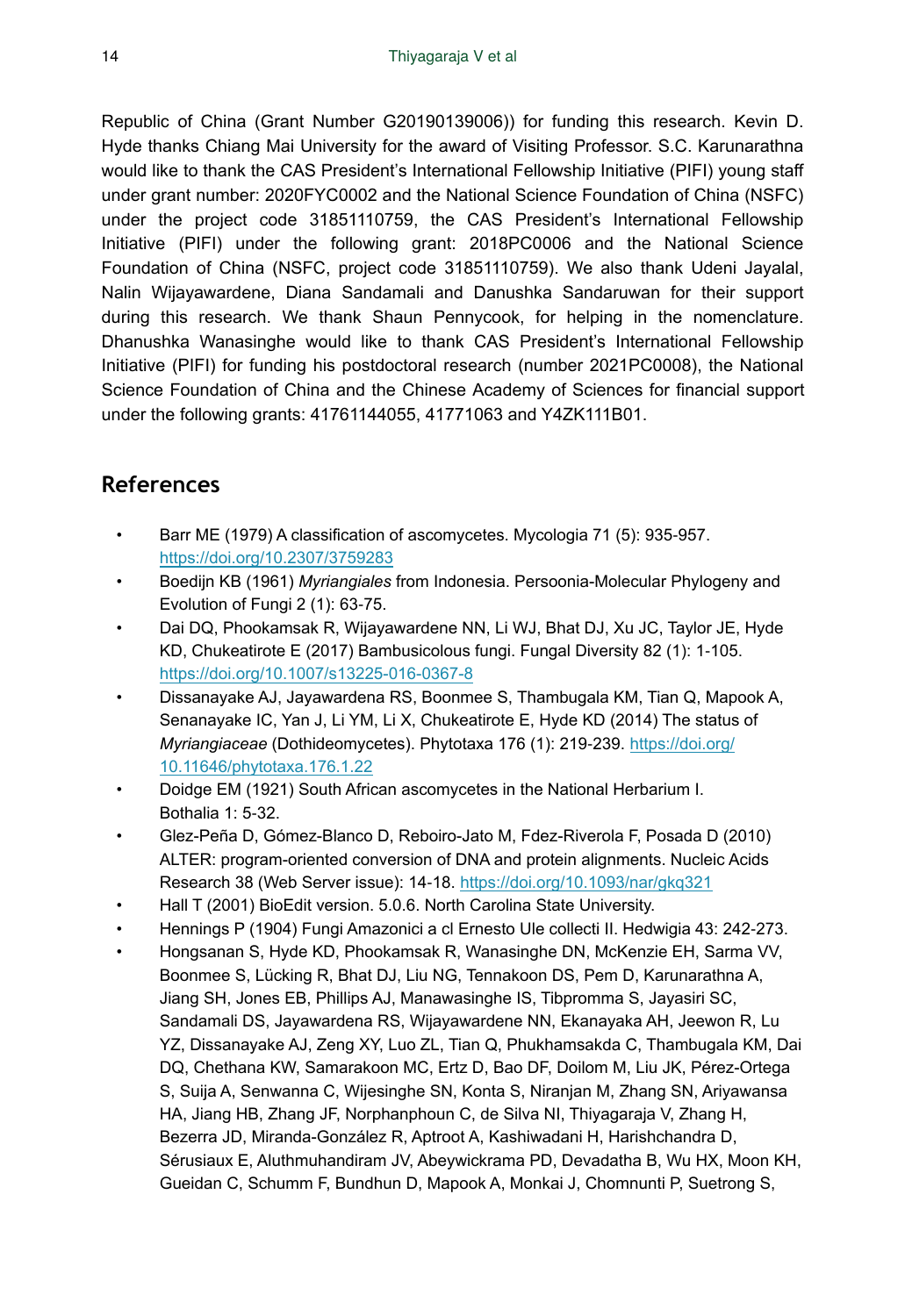Chaiwan N, Dayarathne MC, Yang J, Rathnayaka AR, Bhunjun CS, Xu JC, Zheng JS, Liu G, Feng Y, Xie N (2020) Refined families of Dothideomycetes: Dothideomycetidae and Pleosporomycetidae. Mycosphere 11 (1): 1553-2107. [https://doi.org/10.5943/](https://doi.org/10.5943/mycosphere/11/1/13) [mycosphere/11/1/13](https://doi.org/10.5943/mycosphere/11/1/13)

- <span id="page-14-5"></span>• Hopple JJ (1994) Phylogenetic investigations in the genus *Coprinus* based on morphological and molecular characters. Duke University
- <span id="page-14-7"></span>• Huelsenbeck JP, Ronquist F (2001) MRBAYES: Bayesian inference of phylogenetic trees. Bioinformatics 17 (8): 754‑755.<https://doi.org/10.1093/bioinformatics/17.8.754>
- <span id="page-14-0"></span>• Hyde KD, Jones EB, Liu JK, Ariyawansa H, Boehm E, Boonmee S, Braun U, Chomnunti P, Crous PW, Dai DQ, Diederich P, Dissanayake A, Doilom M, Doveri F, Hongsanan S, Jayawardena R, Lawrey JD, Li YM, Liu YX, Lücking R, Monkai J, Muggia L, Nelsen MP, Pang KL, Phookamsak R, Senanayake I, Shearer CA, Tanaka K, Thambugala KM, Wijayawardene NN, Wikee S, Wu HX, Zhang Y, Aguirre-Hudson B, Alias SA, Aptroot A, Bahkali AH, Bezerra JL, Bhat DJ, Camporesi E, Chukeatirote E, Gueidan C, Hawksworth DL, Hirayama K, Hoog SD, Kang JC, Knudsen K, Li WJ, Li XH, Liu ZY, Mapook A, McKenzie EH, Miller AN, Mortimer PE, Phillips AJ, Raja HA, Scheuer C, Schumm F, Taylor JE, Tian Q, Tibpromma S, Wanasinghe DN, Wang Y, Xu JC, Yan JY, Yacharoen S, Zhang M (2013) Families of Dothideomycetes. Fungal Diversity 63: 1‑313.<https://doi.org/10.1007/s13225-013-0263-4>
- <span id="page-14-1"></span>• Jayawardena RS, Ariyawansa HA, Singtripop C, Mei Y, Yan J, Li X, Nilthong S, Hyde KD (2014) A re-assessment of *Elsinoaceae* (*Myriangiales*, Dothideomycetes). Phytotaxa 176 (1).<https://doi.org/10.11646/phytotaxa.176.1.13>
- <span id="page-14-10"></span>• Jeewon R, Hyde KD (2016) Establishing species boundaries and new taxa among fungi: recommendations to resolve taxonomic ambiguities. Mycosphere 7 (11): 1669‑1677.<https://doi.org/10.5943/mycosphere/7/11/4>
- <span id="page-14-4"></span>• Jiang H, Phookamsak R, Xu J, Karunarathna S, Mortimer P, Hyde K (2020) Taxonomic and phylogenetic characterizations reveal three new species of *Mendogia* ( *Myriangiaceae*, *Myriangiales*). Mycological Progress 19 (1): 41‑51. [https://doi.org/](https://doi.org/10.1007/s11557-019-01540-z) [10.1007/s11557-019-01540-z](https://doi.org/10.1007/s11557-019-01540-z)
- <span id="page-14-6"></span>• Katoh K, Rozewicki J, Yamada KD (2017) MAFFT online service: multiple sequence alignment, interactive sequence choice and visualization. Briefings in Bioinformatics 20 (4): 1160‑1166. <https://doi.org/10.1093/bib/bbx108>
- <span id="page-14-2"></span>• Kirk PM, Cannon PF, Minter DW, Stalpers JA (2008) Dictionary of the fungi. 10. CAB International, Wallingford, UK, 771 pp.
- <span id="page-14-8"></span>• Konta S, Hongsanan S, Tibpromma S, Thongbai B, Maharachchikumbura SS, Bahkali AH, Hyde KD, Boonmee S (2016) An advance in the endophyte story: *Oxydothidaceae* fam. nov. with six new species of *Oxydothis*. Mycosphere 7 (9): 1425-1446. <https://doi.org/10.5943/mycosphere/7/9/15>
- <span id="page-14-9"></span>• Konta S, Hongsanan S, Eungwanichayapant PD, Liu JK, Jeewon R, Hyde KD, Maharachchikumbura SS, Boonmee S (2017) *Leptosporella* (*Leptosporellaceae* fam. nov.) and *Linocarpon* and *Neolinocarpon* (*Linocarpaceae* fam. nov.) are accommodated in *Chaetosphaeriales*. Mycosphere 8 (10): 1943‑1974. [https://doi.org/10.5943/](https://doi.org/10.5943/mycosphere/8/10/16) [mycosphere/8/10/16](https://doi.org/10.5943/mycosphere/8/10/16)
- <span id="page-14-3"></span>• Lumbsch HT, Huhndorf SM (2010) Outline of Ascomycota. Life and Earth Sciences 1: 42‑64.<https://doi.org/10.3158/1557.1>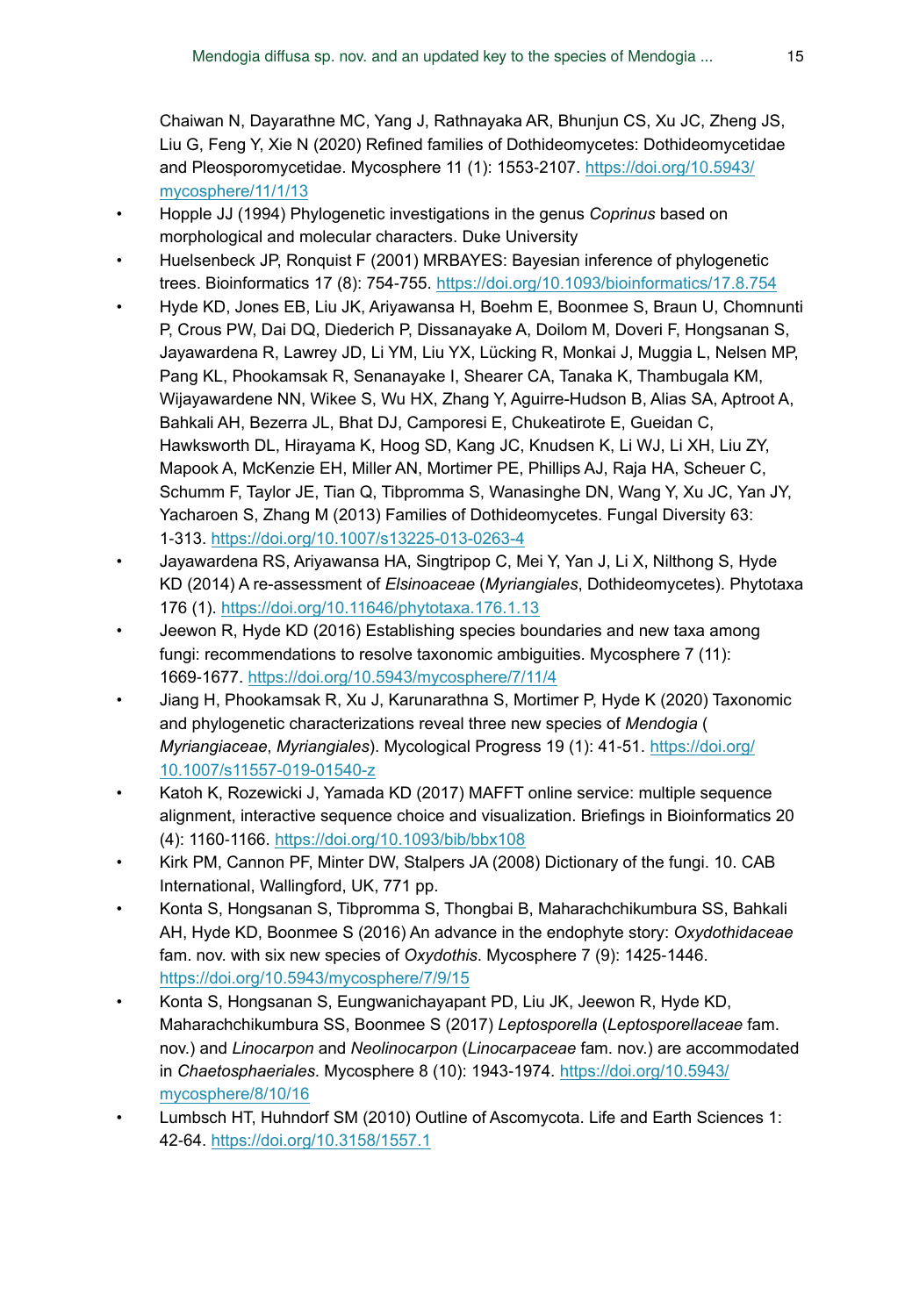- <span id="page-15-12"></span>• Muggia L, Gueidan C, Knudsen K, Perlmutter G, Grube M (2013) The Lichen Connections of Black Fungi. Mycopathologia 175: 523‑535. [https://doi.org/10.1007/](https://doi.org/10.1007/s11046-012-9598-8) [s11046-012-9598-8](https://doi.org/10.1007/s11046-012-9598-8)
- <span id="page-15-13"></span>• Muggia L, Fleischhacker A, Kopun T, Grube M (2016) Extremotolerant fungi from alpine rock lichens and their phylogenetic relationships. Fungal Diversity 76 (1): 119-142. <https://doi.org/10.1007/s13225-015-0343-8>
- <span id="page-15-9"></span>• Nguyen LT, Schmidt HA, Von Haeseler A, Minh BQ (2015) IQ-TREE: a fast and effective stochastic algorithm for estimating maximum-likelihood phylogenies. Molecular Biology and Evolution 32 (1): 268-274. <https://doi.org/10.1093/molbev/msu300>
- <span id="page-15-8"></span>• Nylander J (2008) MrModeltest2 v. 2.3 (Program for selecting DNA substitution models using PAUP\*). Evolutionary Biology Centre, Uppsala.
- <span id="page-15-6"></span>• Phookamsak R, Boonmee S, Norphanphoun C, Wanasinghe DN, de Silva NI, Dayarathne MC, Hongsanan S, Bhat DJ, Hyde KD (2016) *Schizothyriaceae*. Mycosphere 7 (2): 154‑189. <https://doi.org/10.5943/mycosphere/7/2/7>
- <span id="page-15-4"></span>• Raciborski M (1900) Parasitische Algen und Pilze Java's. 3. Staatsdruckerei, 1–49 pp.
- <span id="page-15-1"></span>• Ruibal C, Gueidan C, Selbmann L, Gorbushina AA, Crous PW, Groenewald JZ, Muggia L, Grube M, Isola D, Schoch CL, Staley JT, Lutzoni F, de Hoog GS (2009) Phylogeny of rock-inhabiting fungi related to Dothideomycetes. Studies in Mycology 64: 123-133. <https://doi.org/10.3114/sim.2009.64.06>
- <span id="page-15-0"></span>• Starbäck K (1899) Ascomyceten der ersten Regnellschen Expedition I. Bihang till Kungliga svenska Vetenskaps-Akademiens Handlingar, Afd 3 (25): 1‑68.
- <span id="page-15-11"></span>• Sydow H, Sydow P (1917) Beitrag zur Kenntniss der Pilzflora der Philippinen-Inseln. Annales Mycologici 15 (3–4): 165‑268.
- <span id="page-15-10"></span>• Vitória N (2012) Diversidade de Ascomycota em palmeiras nativas e exóticas em áreas de Mata Atlântica nos Estados da Bahia e de Pernambuco. Universidade Federal de Pernambuco, Recife, Brazil.
- <span id="page-15-5"></span>• von Arx JA, Müller E (1975) A re-evaluation of the bitunicate Ascomycetes with keys to families and genera. Studies in Mycology 9: 1‑159.
- <span id="page-15-7"></span>• White TJ, Bruns T, Lee S, Taylor J (1990) Amplification and direct sequencing of fungal ribosomal RNA genes for phylogenetics. PCR Protocols 315‑322. [https://doi.org/10.](https://doi.org/10.1016/b978-0-12-372180-8.50042-1) [1016/b978-0-12-372180-8.50042-1](https://doi.org/10.1016/b978-0-12-372180-8.50042-1)
- <span id="page-15-2"></span>• Wijayawardene NN, Crous PW, Kirk PM, Hawksworth DL, Boonmee S, Braun U, Dai D, D'souza MJ, Diederich P, Dissanayake A, Doilom M, Hongsanan S, Jones EB, Groenewald JZ, Jayawardena R, Lawrey JD, Liu J, Lücking R, Madrid H, Manamgoda DS, Muggia L, Nelsen MP, Phookamsak R, Suetrong S, Tanaka K, Thambugala KM, Wanasinghe DN, Wikee S, Zhang Y, Aptroot A, Ariyawansa HA, Bahkali AH, Bhat DJ, Gueidan C, Chomnunti P, De Hoog GS, Knudsen K, Li W, McKenzie EH, Miller AN, Phillips AJ, Piątek M, Raja HA, Shivas RS, Slippers B, Taylor JE, Tian Q, Wang Y, Woudenberg JH, Cai L, Jaklitsch WM, Hyde KD (2014) Naming and outline of Dothideomycetes–2014 including proposals for the protection or suppression of generic names. Fungal Diversity 69 (1): 1‑55.<https://doi.org/10.1007/s13225-014-0309-2>
- <span id="page-15-3"></span>• Wijayawardene NN, Hyde KD, Rajeshkumar KC, Hawksworth DL, Madrid H, Kirk PM, Braun U, Singh RV, Crous PW, Kukwa M, Lücking R, Kurtzman CP, Yurkov A, Haelewaters D, Aptroot A, Lumbsch HT, Timdal E, Ertz D, Etayo J, Phillips AJ, Groenewald JZ, Papizadeh M, Selbmann L, Dayarathne MC, Weerakoon G, Jones EB, Suetrong S, Tian Q, Castañeda-Ruiz RF, Bahkali AH, Pang K, Tanaka K, Dai DQ, Sakayaroj J, Hujslová M, Lombard L, Shenoy BD, Suija A, Maharachchikumbura SS,